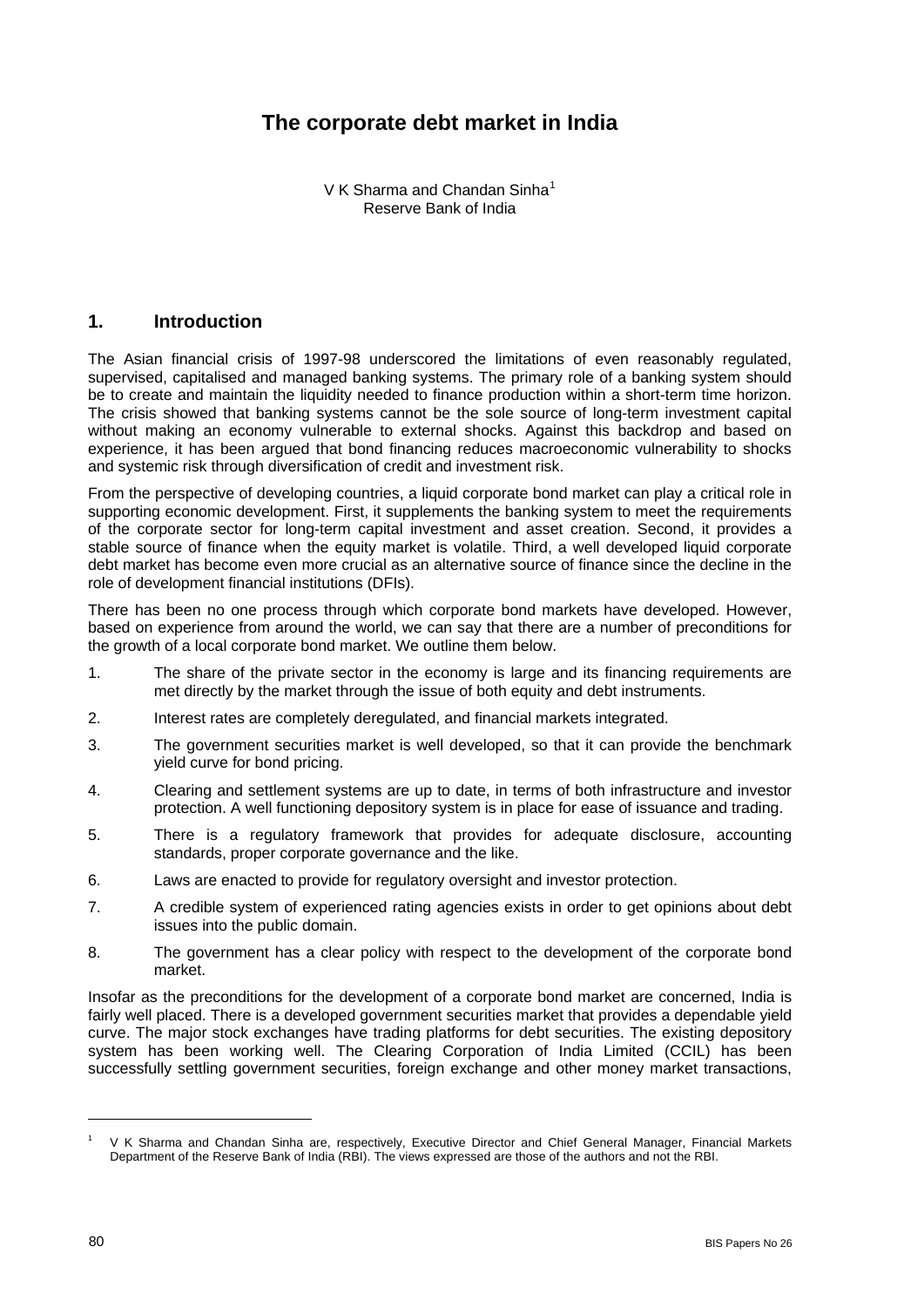and the settlement system has improved significantly in recent years. Settlement of government securities moved to a delivery vs payment system  $(DVP III)^2$  $(DVP III)^2$  on 29 March 2004, and the equity settlement cycle was reduced to T+2 on 12 March 2003. Real-time gross settlement (RTGS) has become operational for commercial bank transactions in several cities over the past year. Last but not least, there are several rating agencies in India with sound credit assessment capability and good track records.

The Securities Exchange Board of India (SEBI) and the RBI have taken steps, especially for improving transparency through appropriate regulations, viz. compulsory holding of securities in dematerialised form, limiting investment in unlisted paper, prescribing disclosure requirements for private placements by listed companies, mandating use of the order matching system of stock exchanges, etc. However, for further development of the market, some more issues need to be tackled in a concerted manner. Following the budget proposals for 2005-06, the Finance Minister has appointed a High-Level Expert Committee on Corporate Bonds and Securitisation to look into the legal, regulatory, tax and market design issues in the development of the corporate bond and securitisation market. The Committee is expected to submit its report shortly.

## **2. Main features of the Indian corporate debt market**

#### **2.1 Relative size and importance**

For most developing countries, where dependence on bank loans is substantial, corporate bond markets are small, marginal and heterogeneous in comparison with corporate bond markets in developed countries. India has had a bank-dominated financial system. As a source of funds for the corporate sector, the share of the domestic capital market (debt plus equity) was 10.4% in FY<sup>[3](#page-1-1)</sup> 2004-05 (April-March) while that of domestic borrowings from banks and financial institutions was 34.7%. In addition, corporations can have recourse to the overseas markets for raising equity, debt or loans. In recent times, the share of loans raised abroad has been significant -  $23.3\%$  in 200[4](#page-1-2)-05.<sup>4</sup> The dominance of the banking system can be gauged from the fact that the proportion of bank loans to GDP is approximately 36%, while that of corporate debt to GDP is only 4% or so. By the same measure, the government securities market is nine to ten times as large as the corporate debt market.

The corporate debt market in India has been in existence since Independence. Public limited companies have been raising capital by issuing debt securities in small amounts. State-owned public sector undertakings (PSUs) that started issuing bonds in FY 1985-86 account for nearly 80% of the primary market. Due to falling interest rates and adequate availability of funds, corporate issuance has shown a noticeable rise in recent years (Table 1). The reduction in the share of debt in total resource mobilisation in the last two years can be attributed to buoyant equity markets.

-

<span id="page-1-0"></span> $\overline{2}$ In the DVP III mode of settlement, both the securities leg and funds leg of transactions are settled on a net basis.

<span id="page-1-1"></span><sup>3</sup> Financial Year.

<span id="page-1-2"></span><sup>4</sup> RBI Annual Report.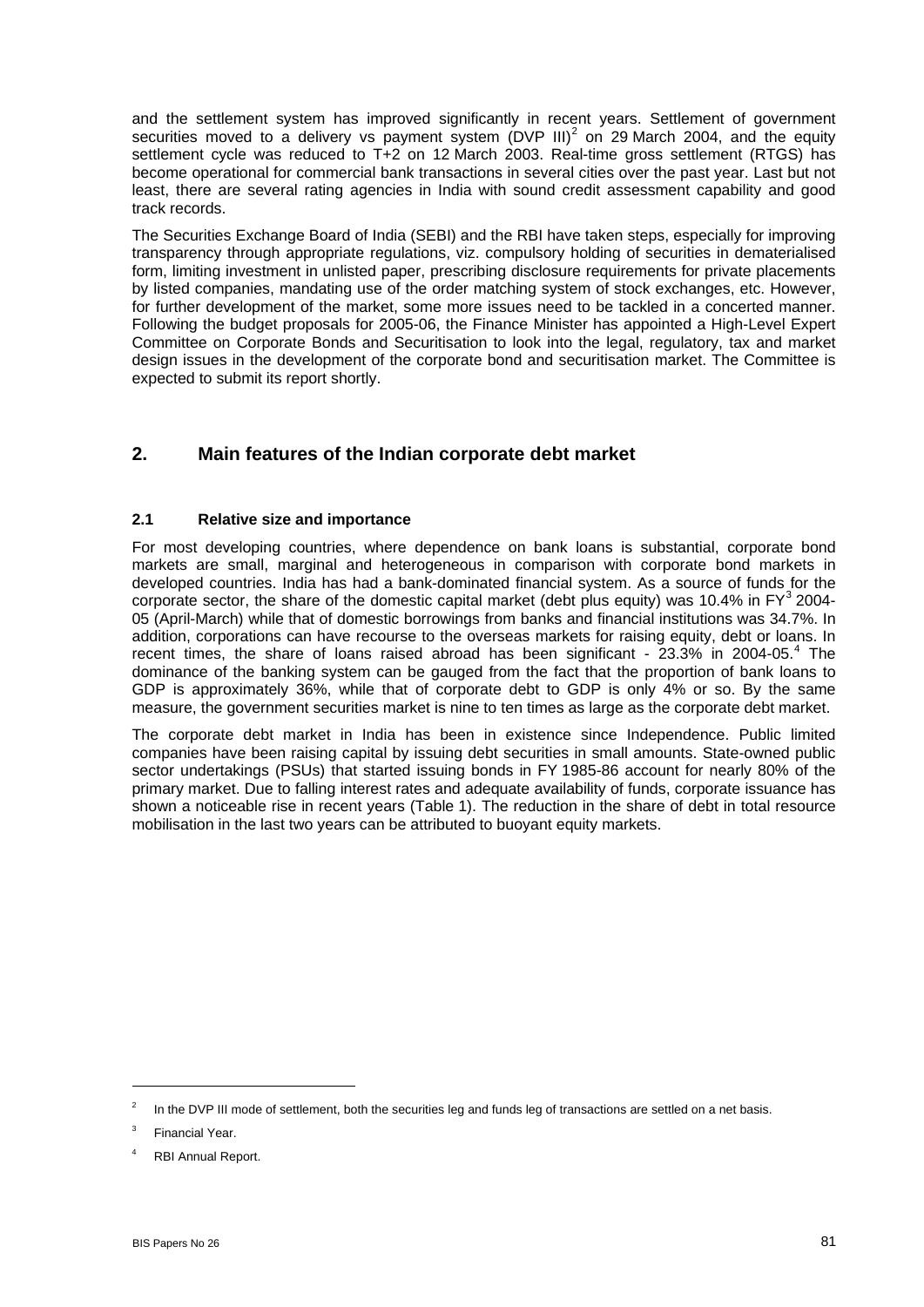#### Table 1

#### **Resource mobilisation by the corporate sector**

(INR billions)

| $FY^1$  | <b>Public</b><br>equity<br><b>issues</b> |                                | Debt issues                  |                  | Total<br>resources<br>$(2+5)$ | Share of<br>private<br>placements<br>in total debt<br>$(4/5*100)$ | Share of debt<br>in total<br>resource<br>mobilisation<br>$(5/6*100)$ |
|---------|------------------------------------------|--------------------------------|------------------------------|------------------|-------------------------------|-------------------------------------------------------------------|----------------------------------------------------------------------|
|         |                                          | <b>Public</b><br><b>issues</b> | <b>Private</b><br>placements | Total<br>$(3+4)$ |                               | $(\%)$                                                            | $(\%)$                                                               |
| 1       | $\overline{2}$                           | 3                              | 4                            | 5                | 6                             | 7                                                                 | 8                                                                    |
| 2000-01 | 24.79                                    | 41.39                          | 524.34                       | 565.73           | 590.52                        | 92.68                                                             | 95.80                                                                |
| 2001-02 | 10.82                                    | 53.41                          | 462.20                       | 515.61           | 526.43                        | 89.64                                                             | 97.97                                                                |
| 2002-03 | 10.39                                    | 46.93                          | 484.24                       | 531.17           | 541.56                        | 91.16                                                             | 98.08                                                                |
| 2003-04 | 178.21                                   | 43.24                          | 484.28                       | 527.52           | 705.73                        | 91.80                                                             | 74.75                                                                |
| 2004-05 | 214.32                                   | 40.95                          | 553.84                       | 594.79           | 809.11                        | 93.12                                                             | 73.51                                                                |

<sup>1</sup> Financial Year (April – March).

Sources: Prime Database*; Indian Securities Market Review*, National Stock Exchange (NSE).

When compared with the government securities market, the growth of the corporate debt market has been less satisfactory; in fact, it lost share in relative terms until FY 2004-05 (Table 2).

|                                        |                   | Table 2           |                   |                   |                   |  |
|----------------------------------------|-------------------|-------------------|-------------------|-------------------|-------------------|--|
| Resources raised from the debt markets |                   |                   |                   |                   |                   |  |
|                                        |                   | (INR billions)    |                   |                   |                   |  |
| <b>Financial year</b>                  | 2000-01           | 2001-02           | 2002-03           | 2003-04           | 2004-05           |  |
| Total debt raised                      | 1,850.56          | 2,040.69          | 2,350.96          | 2,509.09          | 2,050.81          |  |
| Of which: corporate <sup>1</sup>       | 565.73<br>(31%)   | 515.61<br>(25%)   | 531.17<br>(23%)   | 527.52<br>(21%)   | 594.79<br>(29%)   |  |
| Of which: government                   | 1,284.83<br>(69%) | 1,525.08<br>(75%) | 1,819.79<br>(77%) | 1,981.57<br>(79%) | 1,456.02<br>(71%) |  |
| Excluding euro issues.                 |                   |                   |                   |                   |                   |  |

Sources: RBI; NSE; Prime Database.

#### **2.2 Private placements**

The bulk of debt raised has been through private placements (Table 1). During the last five years, private placements, on average, have accounted for nearly 92% of the total corporate debt raised annually. The dominance of private placements has been attributed to several factors, including ease of issuance, cost efficiency and primarily institutional demand. PSUs (at both the central and state government level) account for the bulk of private placements. The corporate sector has accounted for less than 20% of total private placements in recent years, and of that total, issuance by private sector manufacturing/services companies has constituted only a very small part. In 2004-05, the bulk (64%) of fund-raising through private placements was by financial institutions and banks (in both the public and private sectors). Note that large private placements limit transparency in the primary market.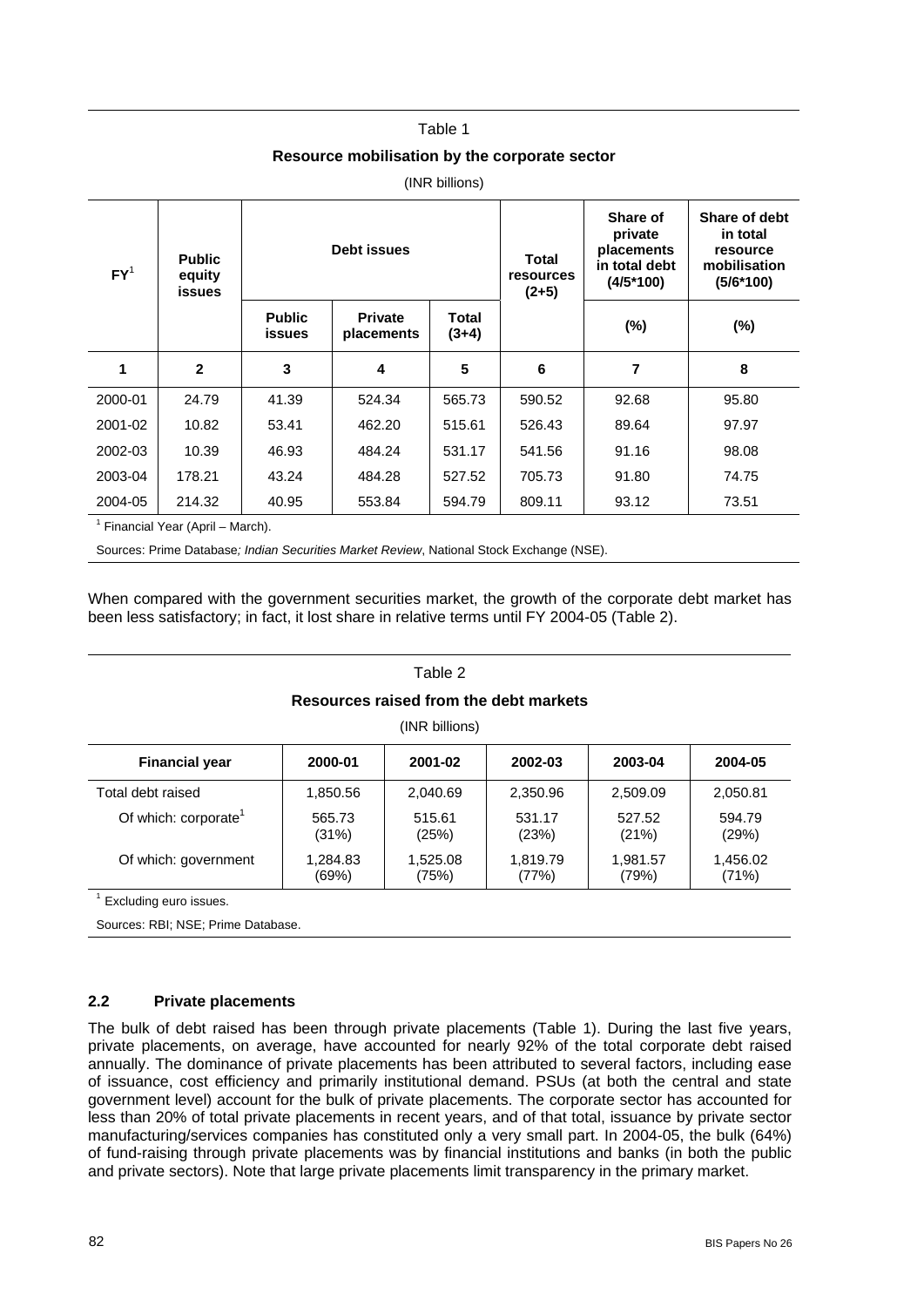#### **2.3 Preference for rated paper**

Ratings issued by the major rating agencies have proved to be a reliable source of information. The data on ratings suggest that lower-quality credits have difficulty issuing bonds. The concentration of turnover in the secondary market also suggests that investors' appetite is mainly for highly rated instruments, with nearly 84% of secondary market turnover in AAA-rated securities. In addition, the pattern of debt mutual fund holdings on 30 June 2004 showed that nearly 53.3% of non-government security investments were held in AAA-rated securities, 14.7% in AA-rated securities and 10.8% in P1+ rated securities.

#### **3. Market structure**

#### **3.1 Primary market**

The primary market for corporate debt securities can exhibit certain features that limit their secondary market liquidity. These limiting features include: 1) "buy and hold" strategies legitimately followed by most institutional investors in corporate debt securities; 2) small issue sizes that fulfil the specific needs of the issuer or investor; 3) stringent investor protection guidelines in the primary market; 4) imperfections in the tax structure; 5) mandatory investment in government bonds; 6) lack of proper market infrastructure; and 7) the inability of small- and medium-size enterprises to access the debt markets.

Broadly speaking, there are four types of investor: 1) banks and financial institutions; 2) insurance companies, provident funds and pension funds; 3) mutual funds; and 4) retail investors. From the point of view of prudence, investment guidelines for institutional investors make a number of stipulations regarding permitted holdings, ie class of paper, percentage of the corpus, rating of the debt securities, etc. Since institutions are the principal market players, their participation has a significant bearing on the development of the primary market. We discuss these below.

#### *3.1.1 Banks and financial institutions*

As noted earlier, banks and financial institutions have been the main issuers of debt instruments. The data in Table 3 show that they dominate on the investment side as well.

However, the contribution of banks and financial institutions through investment remains small as a proportion of the total resources mobilised by the banking system. The position improves dramatically when we compare the investment contribution with the credit extended to medium-sized and large enterprises, instead of with total conventional bank credit. (We make this second comparison on the grounds that only medium-sized and large enterprises have the ability to raise resources from both the loan and capital markets.)

The nationalised banks are generally active investors in PSU bonds and Tier 2 bonds of other banks. Corporate bonds can be construed as quasi-loans if they are issued privately on mutually agreed terms. In the recent past, due to competitive pressures and abundant liquidity, banks had been lending through this quasi-loan route to highly rated corporations at rates much below their prime lending rate.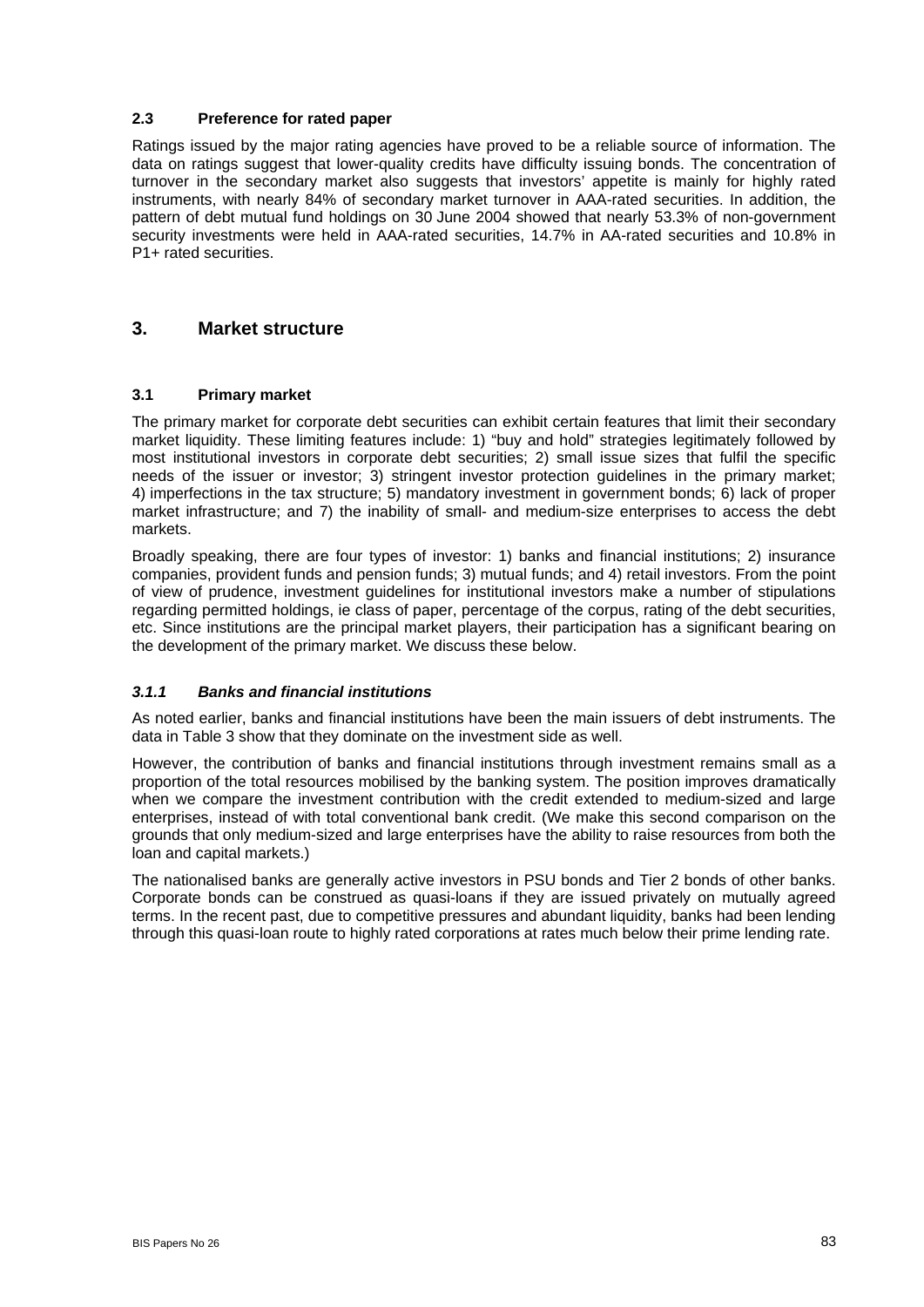#### Table 3

#### **Investment in corporate debt by banks and financial institutions**  (INR billions)

|                                                             | ,  . <i></i>   |                |                |
|-------------------------------------------------------------|----------------|----------------|----------------|
| <b>Instrument</b>                                           | End-March 2003 | End-March 2004 | End-March 2005 |
| Commercial paper                                            | 40             | 38             | 39             |
| Units of mutual funds                                       | 63             | 118            | 126            |
| <b>Shares</b>                                               | 102            | 97             | 134            |
| Bonds/debentures                                            | 1,132          | 1,124          | 1,137          |
| <b>Total</b>                                                | 1,337          | 1,377          | 1,436          |
| Conventional bank credit                                    | 7,079          | 8,157          | 10,688         |
| Of which: granted to medium-<br>sized and large enterprises | 2,352          | 2,472          | 2,902          |
| Source: RBI Annual Report.                                  |                |                |                |

## *3.1.2 Insurance companies, and provident and pension funds*

Pension funds are the principal investors in corporate bonds in the United States and other developed markets, providing much-needed long-term capital. In India, the provident and pension funds are required to invest in accordance with prescribed guidelines that are orientated towards safety of the funds. As a result, the preference has been for government securities and bonds of public sector entities. A very small proportion (10% of accruals to the fund in a year) is available on a voluntary basis for investment in private sector bonds. Of the total corpus of statutory provident funds (including the Employees Provident Fund) amounting to INR 1,7[5](#page-4-0)0 billion as on 31 March 2004, INR 490 billion<sup>3</sup> was invested in corporate bonds (mostly those issued by public sector entities). As is the case with the life insurance companies, their interest is in longer-dated paper.

#### *3.1.3 Mutual funds*

Mutual funds lend support to the corporate debt market mainly through their participation at the shorter end of the yield curve. Unlike some of the other investors, the mutual funds are susceptible to volatile inflows/outflows, and therefore, to an extent, secondary market activity in the corporate debt market is guided by their behaviour, ie volumes go down when the total corpus of mutual funds goes down and vice versa. The data in Table 4 illustrate the dynamic changes in the asset profile of the mutual funds.

#### *3.1.4 Retail participation*

India's gross domestic savings amounted to INR 6,717 billion in FY 2003-04, accounting for 24.3% of GDP. Retail investors' investment in financial assets represents around 47% of their total savings, and is broadly invested as follows: bank deposits - 36.7%; small savings schemes, etc - 15.5%; provident and pension funds - 14.1%; and life insurance policies - 12.8%. Their investment in shares and debentures of private corporate business is very marginal (1.1%). According to preliminary data for 2004-05, the shares of bank deposits and small savings schemes have risen to 37.1% and 19.0% respectively, while the share of investment in shares and debentures is practically unchanged at  $1.4\%$ . $^{6}$  $^{6}$  $^{6}$ 

The principal factors driving retail investment are tax benefits, returns, liquidity and safety. Perhaps the investment needs of the individual are adequately met through bank deposits and the small savings

l

<span id="page-4-0"></span><sup>5</sup> Source: EPFO Balance Sheet and IDBI Capital Markets Ltd.

<span id="page-4-1"></span><sup>6</sup> Source: Central Statistical Organisation.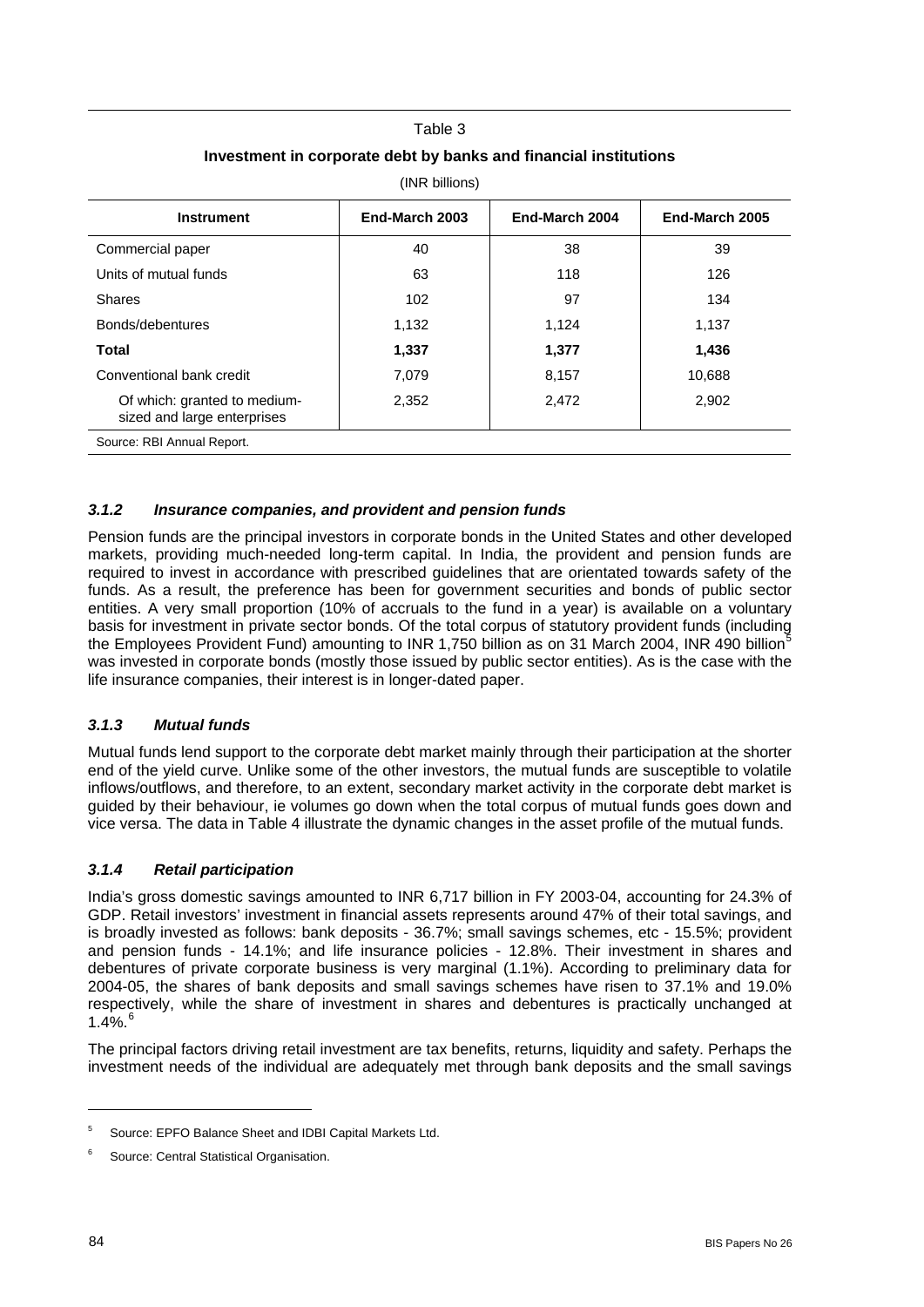schemes offered by the government. Furthermore, currently the returns on the small savings schemes are much higher than those on bank deposits, government securities or highly rated corporate debt. Insofar as marketable instruments such as shares and debentures are concerned, a retail investor can buy or sell on the exchanges through a broker, or participate indirectly through a mutual fund. In India, banks do not offer a buy/sell facility for retail investors in stocks or bonds across their branch networks. Finally, in the case of corporate bonds, due to poor liquidity in the secondary markets, the cost of entry/exit can be prohibitive for the retail investors.

Table 4

| Assets under management by mutual funds       |                |                |                |  |  |
|-----------------------------------------------|----------------|----------------|----------------|--|--|
|                                               | (% of total)   |                |                |  |  |
| <b>Instrument</b>                             | End-March 2003 | End-March 2004 | End-March 2005 |  |  |
| Debt                                          | 59.9           | 44.8           | 31.6           |  |  |
| Equity                                        | 12.4           | 16.9           | 25.6           |  |  |
| Money market instruments                      | 17.3           | 29.9           | 35.9           |  |  |
| Government securities                         | 4.9            | 4.3            | 3.0            |  |  |
| <b>Others</b>                                 | 5.5            | 4.1            | 3.9            |  |  |
| Total                                         | 100.0          | 100.0          | 100.0          |  |  |
| Source: Association of Mutual Funds in India. |                |                |                |  |  |

#### **3.2 Secondary market**

The secondary market plays a number of key roles, including: providing effective price discovery; shifting risk; pricing new issues; offering an alternative mode of investment; aiding management of resources; and enforcing discipline on the issuer. As mentioned earlier, a few problems hampering the growth of the secondary market are linked to the primary market. In a nutshell, corporate bonds are issued in small quantities, subscribed to by institutional investors and held to maturity. Not surprisingly, trading in corporate debt accounts for only 3% or so of the total debt traded in the market. Moreover, the trading is concentrated in few securities, with the top five to 10 traded issues accounting for the bulk of total turnover. The secondary market for retail trades is minuscule, accounting for only 0.03% of the total trading volume in FY 2003-04.<sup>[7](#page-5-0)</sup>

Several measures have been taken by regulators to promote the corporate debt market, especially the secondary market. Banks, financial institutions and primary dealers have been asked to hold bonds and debentures, privately placed or otherwise, in dematerialised form only. In addition, SEBI has already mandated that all bond trades on the Bombay Stock Exchange and National Stock Exchange be executed on the basis of price/order matching, as is done in the case of equities. However, this regulation does not apply to bilateral trades settled within two days. Listed companies making debt issues on a private placement basis are also required to comply with disclosure requirements. There are also restrictions on the extent to which regulated entities can hold unlisted corporate paper.

Consolidation of primary market issues is critical for the development of the secondary market. In order to improve the liquidity of a bond - and therefore the demand for it - it is desirable to reach critical mass in that particular issue. Some of the advantages of reissuing existing bonds for the purpose of consolidation are: 1) improved liquidity in the particular bond; 2) better information about the bond; and 3) more accurate valuation of the bond. As consolidation reduces the demand for a liquidity premium,

-

<span id="page-5-0"></span><sup>7</sup> Source: National Stock Exchange Fact Book.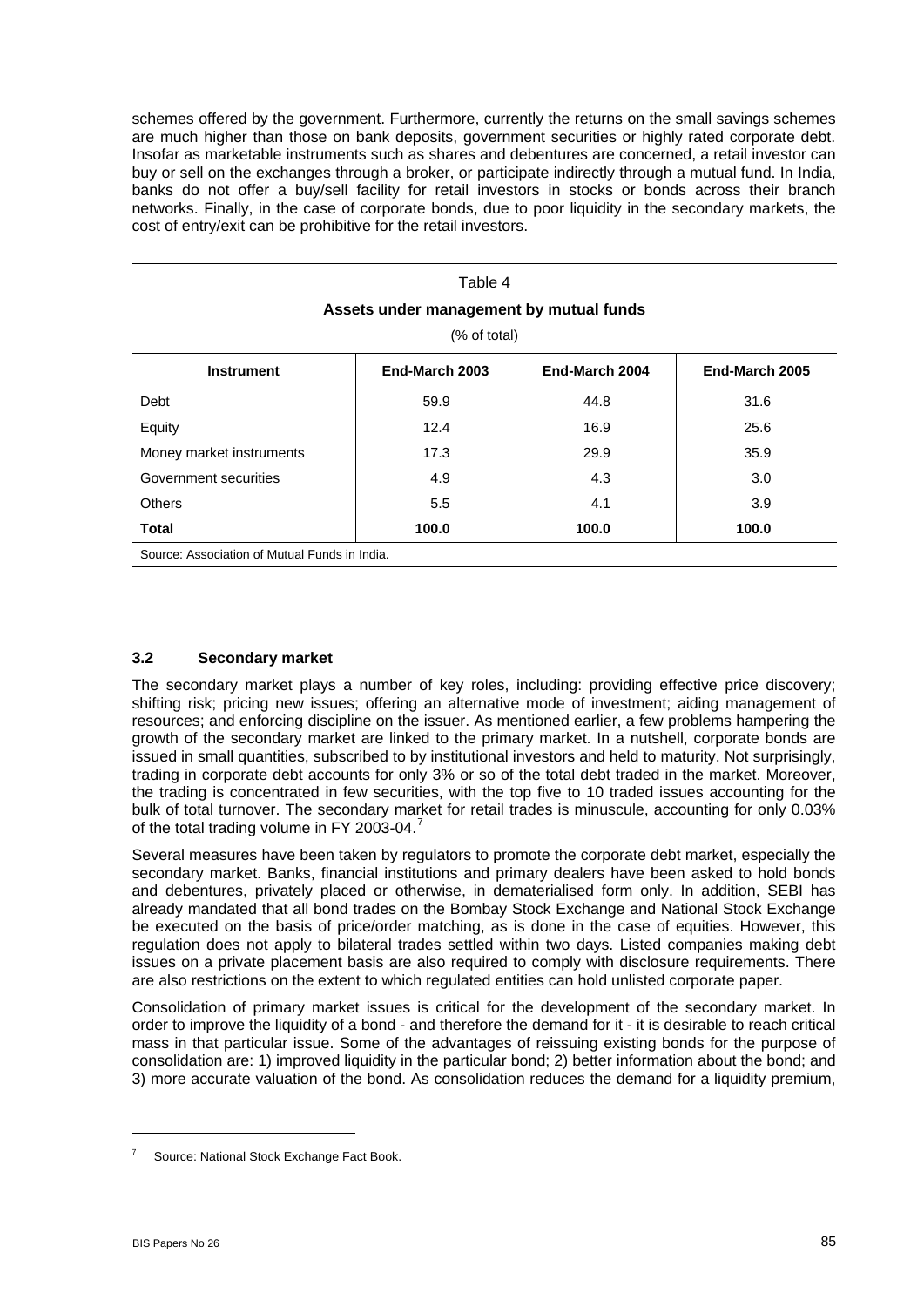the issuer enjoys a lower cost of borrowing. However, it should be kept in mind, that unlike a sovereign issuer that frequently accesses the market, a corporate issuer has little incentive to work towards the development of the market.

Similarly, adoption of standardised market conventions as in the case of government securities for day count, interest on delayed payments, bond covenants, trading, reporting, and market valuations are all necessary for development of the secondary market. The other measures aimed at improving market liquidity relate to the appointment of market-makers for corporate bonds, permitting repos in corporate bonds, etc.

#### **3.3 Trading, clearing and settlement**

Trading in India's corporate debt market is largely over-the-counter and dominated by institutions. Deals are struck either directly between counterparties or through the intermediation of brokers over the phone. Trades facilitated by brokers have to be reported to the exchange by them, which aids post-trade information dissemination. In addition, corporate bonds are also traded through the electronic order book system on the exchanges. However, this method is not very popular due to lack of retail interest in marketable debt instruments.

Unlike the government securities market, the corporate debt market does not have a clearing and settlement infrastructure in place. Transactions are settled bilaterally, with the seller giving instructions to the depository for transfer of the security, and then receiving the cheque from the buyer. In the absence of DVP, the seller is at higher risk than the buyer, as he is required to part with the security before receiving payment. However, in the case of trades on the stock exchange, settlement occurs through the associated clearing house/corporation.

There is a recognised need for compulsory trade reporting to a central authority by all participants, and a structured clearing and settlement system for corporate debt.

### **4. The structured finance market**

Securitised debt is yet another investment avenue offering higher risk-adjusted returns to investors, customised solutions for borrowers and a balance sheet management tool for originating banks and institutions. Over the last decade, the Indian markets too have recognised the immense potential that securitisation has to offer, with the result that structured finance has grown exponentially (Table 5). Nonetheless, there are some legal, regulatory, taxation and other issues that need to be addressed for facilitating the growth of securitisation in India. Illustratively, securitised debts are not included under the Securities Contract Regulation Act and hence cannot be listed in a stock exchange, thereby inhibiting secondary market trading. Further, securitisation done through special purpose vehicles in the form of trusts is non-taxable whereas a corporate structure for special purpose vehicles is taxable.

Asset-backed securities (ABS) are not only the dominant structured product category, but also the fastest-growing. The growth of the ABS market can be attributed to a number of factors, including: 1) the growing retail loan portfolios held by banks and other financial institutions; 2) investors' familiarity with the underlying asset class; 3) the relatively short tenor of such issues; and 4) the stable performance of past pools. Growth of the mortgage-backed securities (MBS) market, on the other hand, has been slow, despite the underlying growth in the housing finance market. Factors impeding the growth of the MBS market include: 1) the relatively long tenor of MBS; 2) a lack of secondary market liquidity; and 3) the prepayment/interest rate risk arising from prepayment/repricing of the underlying loans. As regards corporate debt obligations, the growth has been tardy because the investment decisions are often influenced by the "base rating" of the underlying corporate assets in the corporate debt obligations pool and not on the rating of the instruments. Similarly, the partial guarantee structures have not been popular for enhancing the rating of debt obligations.